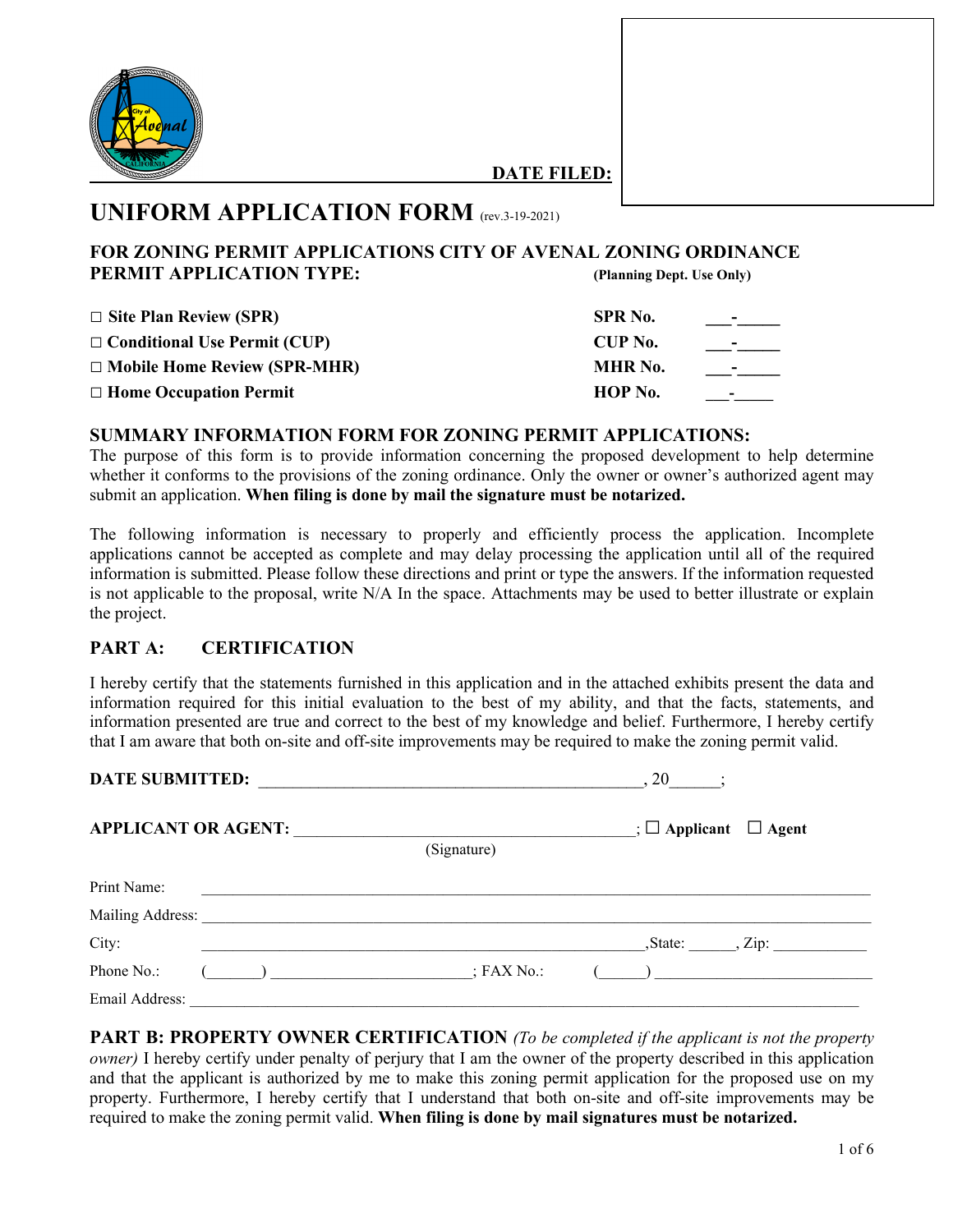| PROPERTY OWNER:              |                                                                                                                                                                                                                                                   | $\frac{1}{20}$ ; DATE: $\frac{20}{20}$ ; |            |
|------------------------------|---------------------------------------------------------------------------------------------------------------------------------------------------------------------------------------------------------------------------------------------------|------------------------------------------|------------|
|                              | (signature)                                                                                                                                                                                                                                       |                                          |            |
|                              |                                                                                                                                                                                                                                                   |                                          |            |
|                              |                                                                                                                                                                                                                                                   |                                          |            |
|                              | Phone No.: $(\_\_\_\_\_\_\$ : FAX No.: $(\_\_\_\_\_\_\_\_\$                                                                                                                                                                                       |                                          |            |
|                              |                                                                                                                                                                                                                                                   |                                          |            |
|                              |                                                                                                                                                                                                                                                   |                                          |            |
|                              |                                                                                                                                                                                                                                                   |                                          |            |
|                              |                                                                                                                                                                                                                                                   |                                          |            |
|                              |                                                                                                                                                                                                                                                   |                                          |            |
|                              |                                                                                                                                                                                                                                                   |                                          |            |
|                              | Phone No.: $\qquad \qquad$ $;$ FAX No.: $\qquad \qquad$                                                                                                                                                                                           |                                          |            |
|                              |                                                                                                                                                                                                                                                   |                                          |            |
| PROPERTY OWNER:              | $\begin{array}{c} \text{} \quad 20 \quad \text{} \end{array}$                                                                                                                                                                                     |                                          |            |
|                              | (Signature)                                                                                                                                                                                                                                       |                                          |            |
|                              |                                                                                                                                                                                                                                                   |                                          |            |
|                              |                                                                                                                                                                                                                                                   |                                          |            |
|                              | Phone No.: $(\_\_\_\_\_\_\$ : FAX No.: $(\_\_\_\_\_\_\_\$                                                                                                                                                                                         |                                          |            |
|                              |                                                                                                                                                                                                                                                   |                                          |            |
|                              |                                                                                                                                                                                                                                                   |                                          |            |
| PROPERTY OWNER:              | $\frac{1}{20}$ (Signature) $\frac{1}{20}$ .                                                                                                                                                                                                       |                                          |            |
|                              |                                                                                                                                                                                                                                                   |                                          |            |
|                              |                                                                                                                                                                                                                                                   |                                          |            |
|                              |                                                                                                                                                                                                                                                   |                                          |            |
|                              | Phone No.: $(\_\_\_\_\_\_\$ : FAX No.: $(\_\_\_\_\_\_\_\_\_\$                                                                                                                                                                                     |                                          |            |
|                              |                                                                                                                                                                                                                                                   |                                          |            |
|                              |                                                                                                                                                                                                                                                   |                                          |            |
|                              | If the title to the property is other than a single, joint or multiple ownership, please use the following space to state precisely<br>in what manner the title to the property is recorded (i.e., partnership, corporation, trust, estate, etc.) |                                          |            |
|                              |                                                                                                                                                                                                                                                   |                                          |            |
|                              |                                                                                                                                                                                                                                                   |                                          |            |
|                              |                                                                                                                                                                                                                                                   |                                          |            |
|                              | 2. Name and title of person authorized to execute this application for the above named:                                                                                                                                                           |                                          |            |
|                              |                                                                                                                                                                                                                                                   |                                          |            |
|                              |                                                                                                                                                                                                                                                   |                                          |            |
| Subscribed and certified by: |                                                                                                                                                                                                                                                   |                                          |            |
| Received by:                 | Planning Department Representative                                                                                                                                                                                                                |                                          |            |
|                              |                                                                                                                                                                                                                                                   |                                          |            |
|                              |                                                                                                                                                                                                                                                   |                                          |            |
|                              |                                                                                                                                                                                                                                                   |                                          | $2$ of $6$ |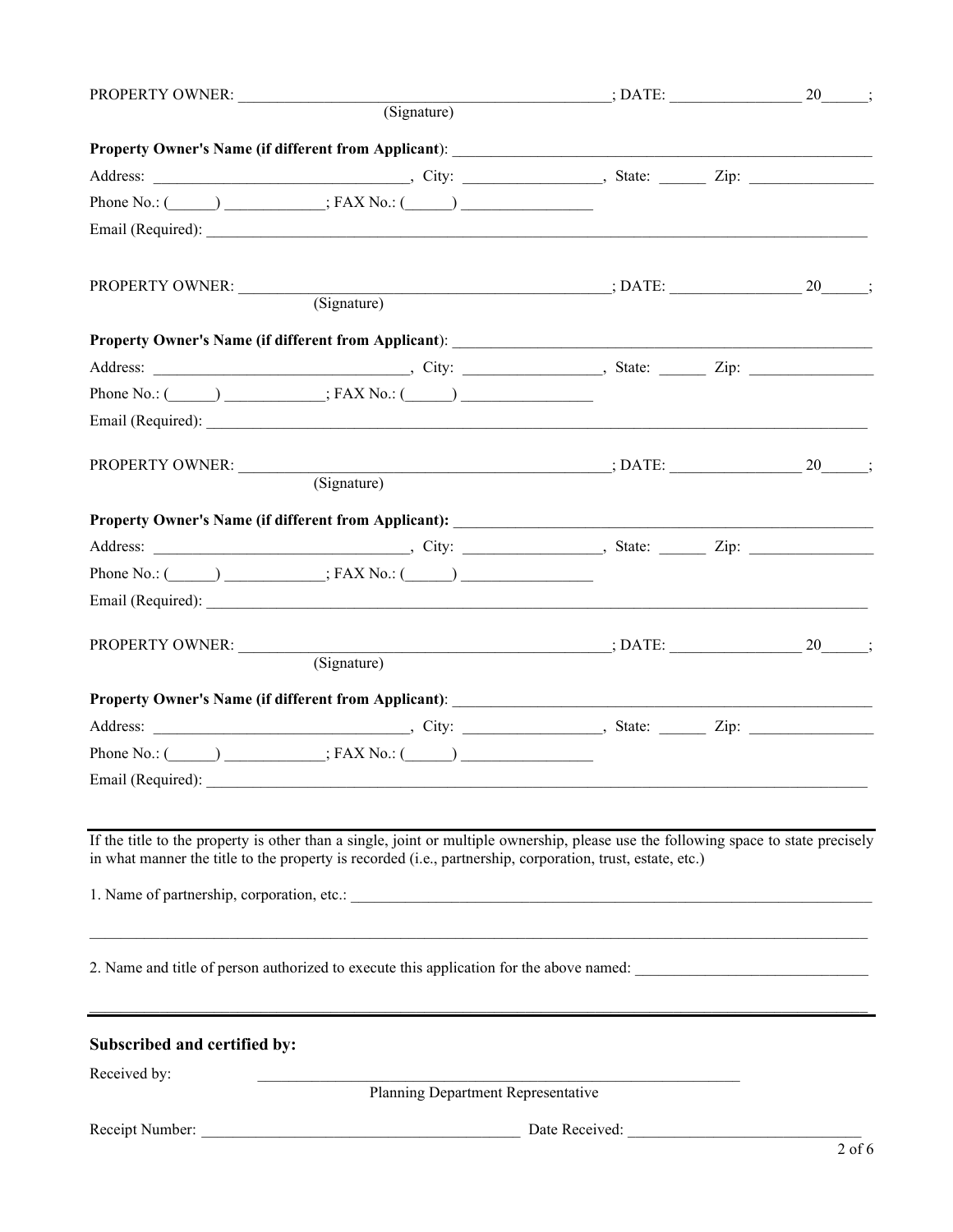### **PART C: GENERAL INFORMATION** (Please Print or Type; Must Be Completed by Applicant)

**Site Address: \_\_\_\_\_\_\_\_\_\_\_\_\_\_\_\_\_\_\_\_\_\_\_\_\_\_\_\_\_\_\_\_\_\_\_\_\_\_\_\_\_\_\_\_\_\_\_\_\_\_\_\_\_\_\_\_\_\_\_\_\_\_\_\_\_\_\_\_\_\_\_\_\_\_\_\_\_\_\_**

**Assessor's Parcel Number(s): \_\_\_\_\_\_\_\_\_\_\_\_\_\_\_\_\_\_\_\_\_, \_\_\_\_\_\_\_\_\_\_\_\_\_\_\_\_\_\_\_\_\_\_\_, \_\_\_\_\_\_\_\_\_\_\_\_\_\_\_\_\_\_\_\_**

**Project Description / Use Proposed:** Each application shall include a complete project description which provides a project overview with all applicable information concerning the type of use proposed, hours of operation, number of shifts, number of employees, number and types of vehicles used in the operation. The project description shall also include the project sponsor's purpose and need for the project; project objectives; existing facilities; landscaping; lighting; signage; access/circulation; security and maintenance; fire suppression and safety proposals; storm water protection; water usage; surrounding land uses and setting; and other permits and approvals that may be required. If construction of new facilities is proposed the project should also address grading and compaction; construction and construction schedule; and project design features:

|                                 |    |      | pursuant to Section of the City of Avenal Zoning Ordinance. |            |
|---------------------------------|----|------|-------------------------------------------------------------|------------|
|                                 |    |      | Site Area: sq. ft. or acres; Dimensions: feet wide; by      | feet deep. |
|                                 |    |      |                                                             | feet long. |
| Number of Floors:               |    |      |                                                             |            |
| Number of Employees:            |    |      |                                                             |            |
| Is off-street parking provided? | No | Yes. | If yes, how many spaces:                                    |            |
|                                 |    |      | Number of Handicapped Spaces:                               |            |

## **PART D: ZONING INFORMATION:** (The Planning Department will complete this section)

| Zone District Classification of the site:                              |            |                |
|------------------------------------------------------------------------|------------|----------------|
| Is a change of zone proposed?                                          | Yes        | No.            |
| Is an engineered septic tank/leach field system required?              | Yes        | No.            |
| Is the site in a Flood Zone?                                           | Yes        | No.            |
| If yes, Panel No. $060086$ -<br>$\mathsf{Zone}$ .                      |            |                |
| Is the site in a floodway?                                             | Yes        | N <sub>0</sub> |
| Is the site restricted by Land Conservation (Williamson Act) Contract? | <b>Yes</b> | No.            |
| If yes: Preserve No. _____________, and Contract No.                   |            |                |

## PART E: TYPE OF CEQA REVIEW REQUIRED (The Planning Department will complete this section)

| If the project is Categorical Exempt, give Class:         |     |  |                                                     |  |  |
|-----------------------------------------------------------|-----|--|-----------------------------------------------------|--|--|
| If project is a ministerial project, cite classification: |     |  |                                                     |  |  |
| Is environmental review required?                         | No. |  | Yes; If yes, attach environmental information form. |  |  |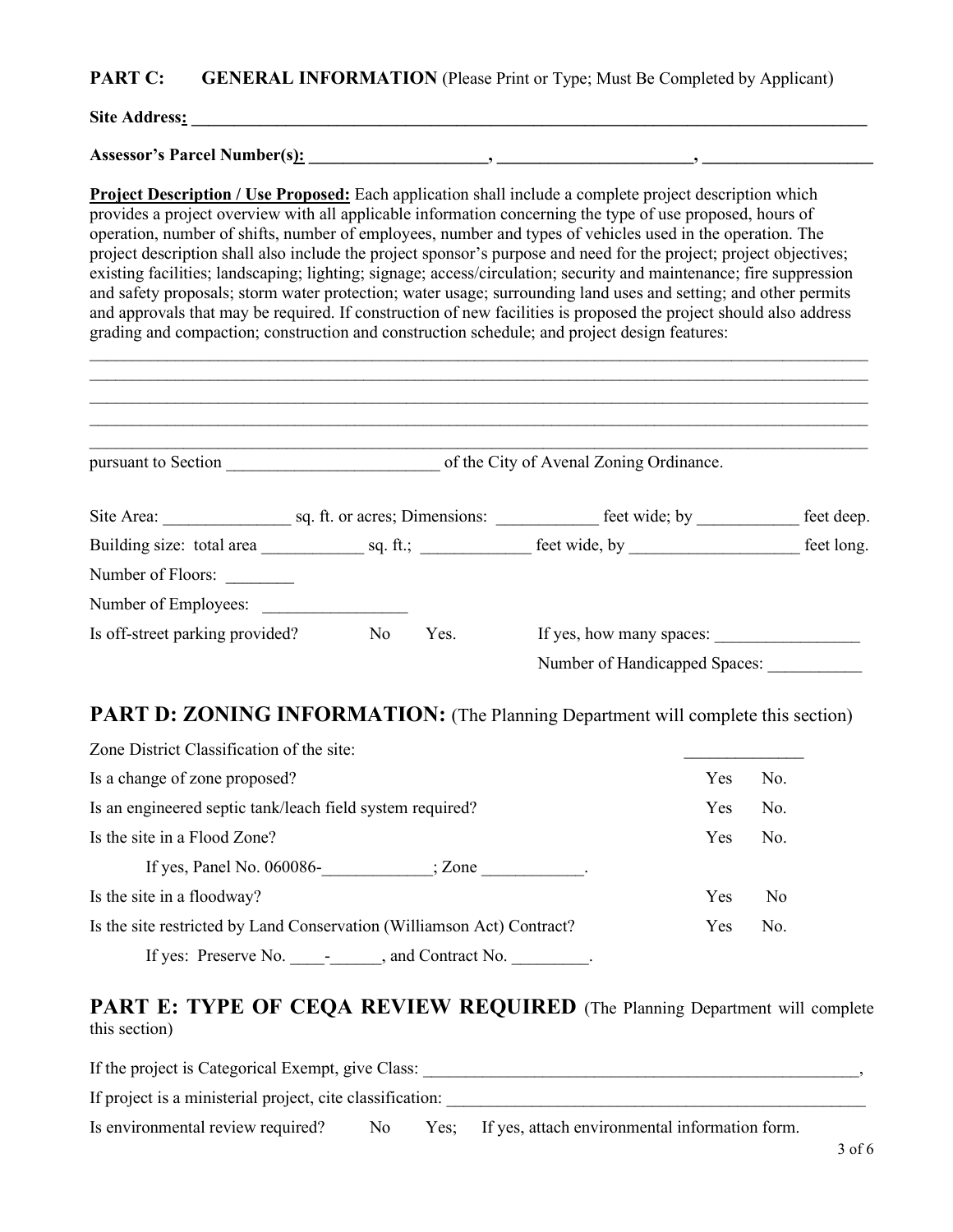### **PART F: HAZARDOUS WASTE SITE DATA** (Must be completed by the applicant)

Section 65962.5(f) of the California Government Code states the following:

(f) Before a lead agency accepts as complete an application for any development project which will be used by any person, the applicant shall consult the lists sent to the appropriate city or county and shall submit a signed statement to the local agency indicating whether the project and any alternatives are located on a site that is included on any lists compiled pursuant to this section and shall specify any list. If the site is included on a list, and the list is not specified on the statement, the lead agency shall notify the applicant pursuant to Section 65493.

The "Cortese" list can be accessed at the following link:

[https://www.envirostor.dtsc.ca.gov/public/search?cmd=search&reporttype=CORTESE&site\\_type=CSITES,FUD](https://www.envirostor.dtsc.ca.gov/public/search?cmd=search&reporttype=CORTESE&site_type=CSITES,FUDS&status=ACT,BKLG,COM&reporttitle=HAZARDOUS+WASTE+AND+SUBSTANCES+SITE+LIST+%28CORTESE%29) [S&status=ACT,BKLG,COM&reporttitle=HAZARDOUS+WASTE+AND+SUBSTANCES+SITE+LIST+%28C](https://www.envirostor.dtsc.ca.gov/public/search?cmd=search&reporttype=CORTESE&site_type=CSITES,FUDS&status=ACT,BKLG,COM&reporttitle=HAZARDOUS+WASTE+AND+SUBSTANCES+SITE+LIST+%28CORTESE%29) [ORTESE%29](https://www.envirostor.dtsc.ca.gov/public/search?cmd=search&reporttype=CORTESE&site_type=CSITES,FUDS&status=ACT,BKLG,COM&reporttitle=HAZARDOUS+WASTE+AND+SUBSTANCES+SITE+LIST+%28CORTESE%29)

The following statement must be completed by the owner of the subject property or the owners authorized agent before this application can be certified complete by the City of Avenal – Community Development Department:

### **STATEMENT:**

| 1. I have reviewed the attached "Cortese" list from the California Department of Toxic Substances Control's<br>(DTSC's) "Envirostor" database dated $\frac{20}{\text{ this application }(\boxed{\phantom{0}} \text{ is } 1 \text{ s of})}$ and state that the subject site(s) of |  |  |  |  |  |  |
|----------------------------------------------------------------------------------------------------------------------------------------------------------------------------------------------------------------------------------------------------------------------------------|--|--|--|--|--|--|
|                                                                                                                                                                                                                                                                                  |  |  |  |  |  |  |
| 2. Name of applicant/agent:                                                                                                                                                                                                                                                      |  |  |  |  |  |  |
|                                                                                                                                                                                                                                                                                  |  |  |  |  |  |  |
| 4. Applicant's/agent's phone number:                                                                                                                                                                                                                                             |  |  |  |  |  |  |
| 5. Address of project site (street name and number if available and ZIP Code):                                                                                                                                                                                                   |  |  |  |  |  |  |
|                                                                                                                                                                                                                                                                                  |  |  |  |  |  |  |
| 6. Local agency (city/county): City of Avenal example and the state of the state of the state of the state of the state of the state of the state of the state of the state of the state of the state of the state of the stat                                                   |  |  |  |  |  |  |
|                                                                                                                                                                                                                                                                                  |  |  |  |  |  |  |
| 8. Specify any list pursuant to Section 65962.5 of the Government Code: "Cortese" list:                                                                                                                                                                                          |  |  |  |  |  |  |
|                                                                                                                                                                                                                                                                                  |  |  |  |  |  |  |
| 9. Regulatory identification number:<br><u> and</u> the contract of the contract of the contract of the contract of the contract of the contract of the contract of the contract of the contract of the contract of the contract of t                                            |  |  |  |  |  |  |
| 10. Date of "Cortese" list:                                                                                                                                                                                                                                                      |  |  |  |  |  |  |
|                                                                                                                                                                                                                                                                                  |  |  |  |  |  |  |
|                                                                                                                                                                                                                                                                                  |  |  |  |  |  |  |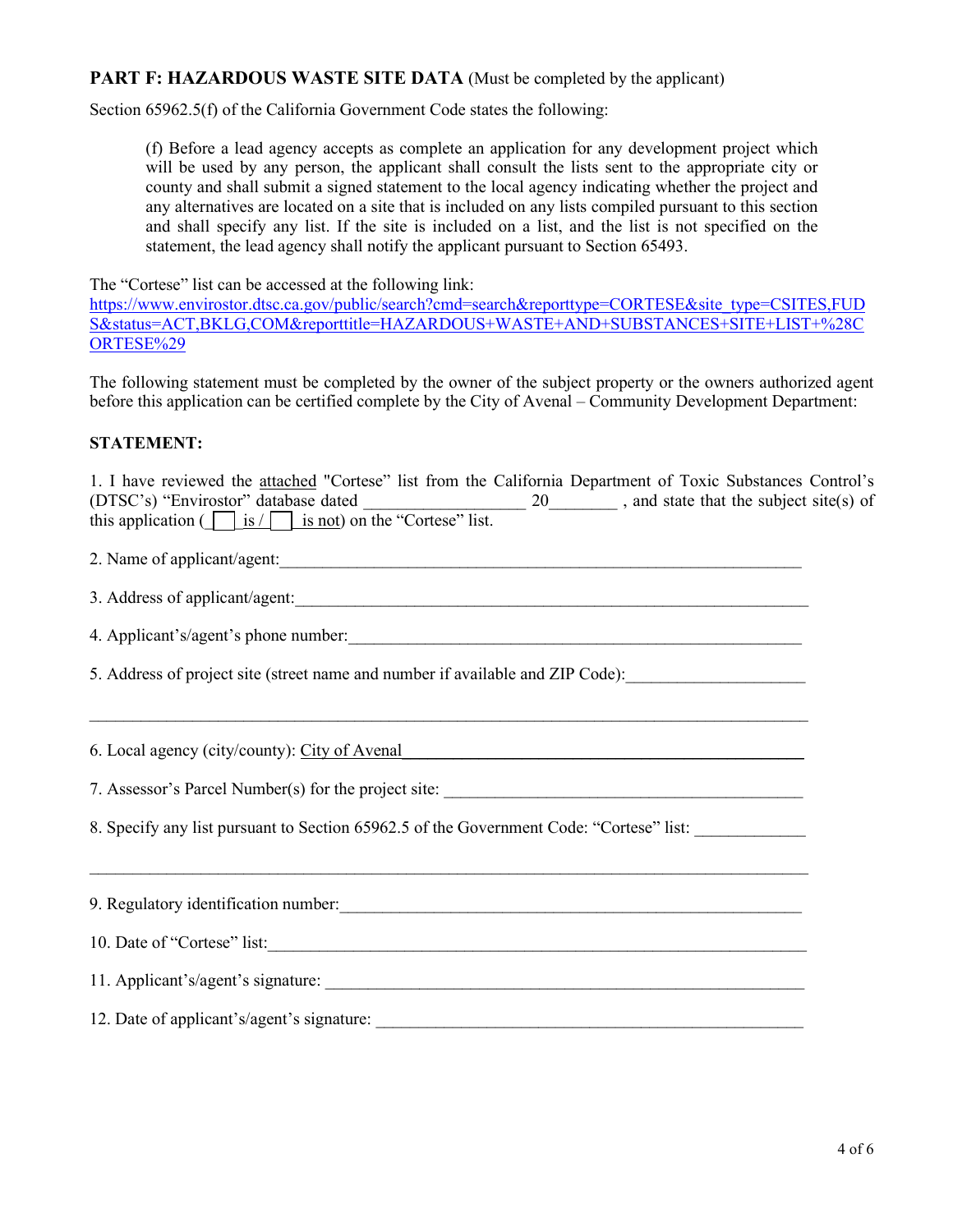# **PART G: SITE PLAN DRAWING; INSTRUCTIONS FOR PREPARING A SITE PLAN DRAWING**

(This must be completed by the applicant):

The site plan must be drawn in a neat and legible manner on paper, a minimum of  $8\frac{1}{2}$  by 11 inches to a maximum of 24 by 36 inches in size. The scale must be large enough to show all details clearly. *Three copies of the site plan must be submitted with Building Permit applications*. *5 copies of the site plan must be submitted with Zoning Permit applications*. If additional copies will be necessary, you will be notified. The following information must be included on the site plan. **Site plans for commercial and industrial projects shall be professionally drawn to scale and shall include elevation drawings of all structures, proposed or existing.**

The following information must be included on the site plan.

- a. Name and address of the legal owner of the site, and of the applicant, if not the owner.
- b. Address of the property, if it has been assigned.
- c. Assessor's Parcel Number (APN).
- d. Date, north arrow and scale of drawing.
- e. Dimension of the exterior boundaries of the site.
- f. Name all adjacent streets, roads, or alleys, showing right-of-way and dedication widths, reservation widths, and all types of improvements existing or proposed.
- g. Locate and give dimensions of all existing and proposed structures on the property. Indicate the height and depth of the buildings and their distances to at least two (2) property lines.
- h. Show access, internal circulation, parking and loading space. Detail off-street parking, exits and entrances, complete with dimensions and numbers of parking spaces, including handicapped spaces.
- i. Show all fences, walls and landscaping: their locations, heights, materials and/or type.
- j. Show all signs: their location, size, height and material used.
- k. Note all external lighting: location and the general nature and hooding devices.
- l. Indicate location of existing and proposed septic tanks and leach lines, and water wells within 50 feet of the property if the proposed use is not connected to a municipal water and sewer system (i.e., City of Hanford, Armona CSD, etc.)
- m. Location and direction of on-site drainage Indicate method of storm water drainage.
- n. Location of existing and/or proposed public improvements (such as curbs, gutters, sidewalks, utility poles, fire hydrants, street lights, traffic signal devices, etc.)
- o. Note the distances to the nearest fire hydrant and proposed method of fire protection
- p. Note any special method of fire protection (i.e., water tanks, new fire hydrant, etc.)
- q. Show existing and proposed landscaping.
- r. The applicant should include any additional information that may be pertinent or helpful concerning this application.
- s. Other data may be required to permit the zoning administrator to make the required findings.